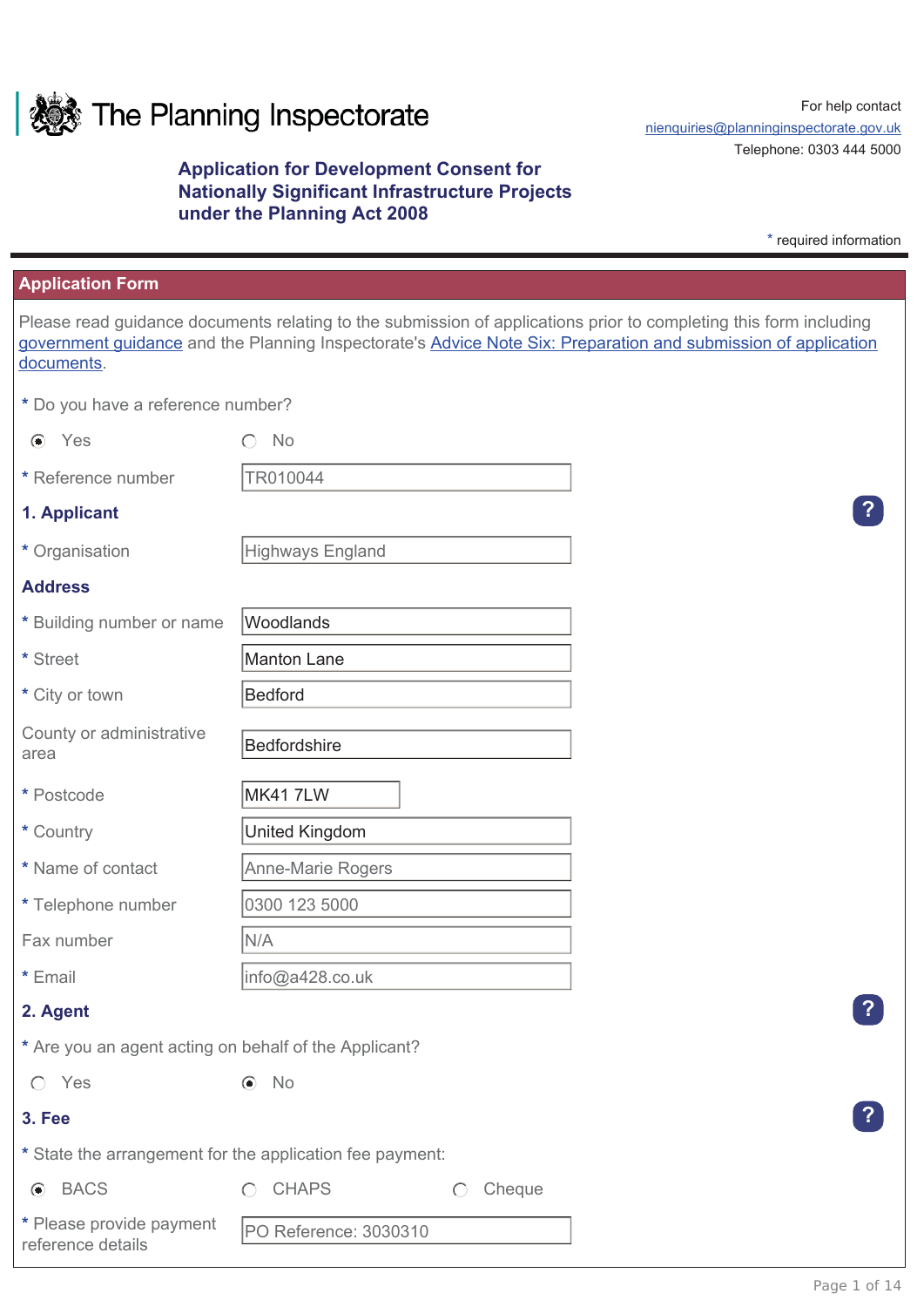*Continued from previous page...*

## **4. Confirming why the Planning Inspectorate should receive the application ?**

**\*** Brief statement to explain why this application is, or is to be treated as, a development for which development consent is required under the Planning Act 2008

The A428 Black Cat to Caxton Gibbet improvements (the Scheme) has been defined as a Nationally Significant Infrastructure Project (NSIP) as it consists of the construction of a highway under sections 14(1)(h) and s22(1)(a) of the Planning Act 2008 (as amended by the Highway and Railway (Nationally Significant Infrastructure Project) Order 2013) by virtue of the fact that:

- a. it comprises construction of a highway
- b. the highway to be constructed is wholly in England
- c. Highways England will be the highway authority for the highway

d. the area of development is greater than 12.5 hectares for the new road which will have a speed limit of 50 miles per hour or greater.

The Scheme also includes the diversion of a high-pressure gas pipeline which will be treated as an NSIP if it meets the thresholds as set out in section 20 of the PA 2008. The relevant thresholds are:

- a. the construction of a gas pipeline by a gas transporter
- b. wholly in England
- c. that is likely to have a significant effect on the environment
- d. that will have a design operating pressure of more than 7 bar gauge

e. when constructed, will convey gas for the supply (directly or indirectly) to at least 50,000 customers, or potential customers, of one or more gas suppliers

In accordance with the PA 2008, a Development Consent Order (DCO) is therefore required to allow the construction and operation of the Scheme. Further details relating to the Scheme's qualification as an NSIP can be found in the Explanatory Memorandum to the Draft DCO [TR010044/APP/3.2].

## **5. Non-technical description of the Proposed Development ?**

**\*** Brief non-technical description of the Proposed Development

The purpose of the Scheme is to address the problems of congestion, poor journey time reliability and poor resilience against incidents between the Black Cat and Caxton Gibbet roundabouts. The Scheme seeks to address these problems through construction of a new 10 mile (16km) dual 2-lane carriageway from the Black Cat roundabout to Caxton Gibbet roundabout, to be known as the A421, and in addition approximately 1.8 miles (3km) of tie-in works.

# **6. Location or route of the Proposed Development ?**

**\*** Description of location of application site(s), or route of development (reference to appropriate plans)

The proposed development is in the East of England region and is located within the administrative areas of Cambridgeshire County Council, Bedford Borough Council and Central Bedfordshire Council. The application site and proposed Scheme would also pass through the administrative areas of Huntingdonshire District Council and South Cambridgeshire District Council.

The proposed project is a linear development extending from just west of the existing Black Cat Roundabout (approx. Ordnance Survey Grid Ref: -514826, 254745) through to just east of the existing Caxton Gibbet Roundabout (approx. Ordnance Survey Grid Ref: -530511, 260720).

The location of the application site is shown on the Location Plan [TR010044/APP/2.1] and the route of the development is shown on the Works Plans [TR010044/APP/2.3]. A detailed description of the location and the route of the scheme is provided in Chapter 2 of the Environmental Statement [TR010044/APP/6.1].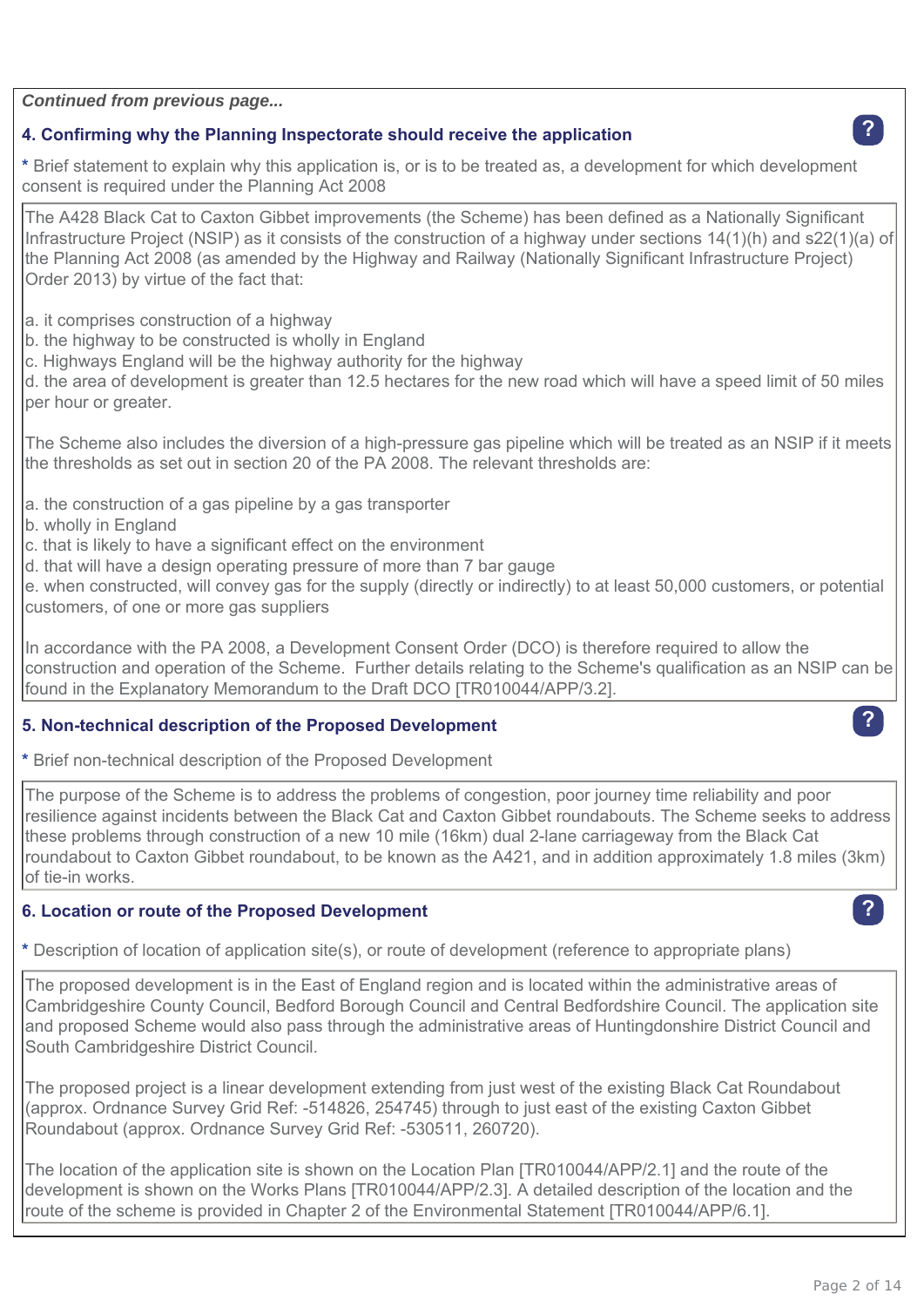| <b>Continued from previous page</b>           |                                                                                             |  |
|-----------------------------------------------|---------------------------------------------------------------------------------------------|--|
| * Is the site a single site or a linear site? |                                                                                             |  |
| Single site<br>$\bigcirc$                     | $\odot$ Linear site                                                                         |  |
| <b>Start grid reference</b>                   |                                                                                             |  |
| * Easting                                     | 514826                                                                                      |  |
| * Northing                                    | 254745                                                                                      |  |
| <b>Middle grid reference</b>                  |                                                                                             |  |
| * Easting                                     | 521108                                                                                      |  |
| * Northing                                    | 259776                                                                                      |  |
| <b>End grid reference</b>                     |                                                                                             |  |
| * Easting                                     | 530511                                                                                      |  |
| * Northing                                    | 260720                                                                                      |  |
| * Document reference                          | TR010044/APP/2.1 - Location Plan                                                            |  |
|                                               | Add another reference                                                                       |  |
|                                               |                                                                                             |  |
| <b>7. Associated Development</b>              |                                                                                             |  |
|                                               | * Associated Development is included within this application:                               |  |
| $\odot$ Yes                                   | No<br>∩                                                                                     |  |
| * Document reference                          | TR010044/APP/3.2 - Explanatory<br>Memorandum                                                |  |
|                                               | Add another reference                                                                       |  |
| 8. a) Consultation Report                     |                                                                                             |  |
| * Document reference                          | TR010044/APP/5.1 - Consultation Report                                                      |  |
|                                               | Add another reference                                                                       |  |
| 8. b) Copies of newspaper notices             |                                                                                             |  |
|                                               |                                                                                             |  |
| * Document reference                          | TR010044/APP/5.2 - Appendix M of the<br>Consultation Report - S47 consultation<br>materials |  |
| * Document reference                          | TR010044/APP/5.2 - Appendix N of the                                                        |  |
|                                               | Consultation Report - S48 newspaper<br>notices with locations and dates                     |  |
|                                               | Remove this reference                                                                       |  |
|                                               |                                                                                             |  |
|                                               | Add another reference                                                                       |  |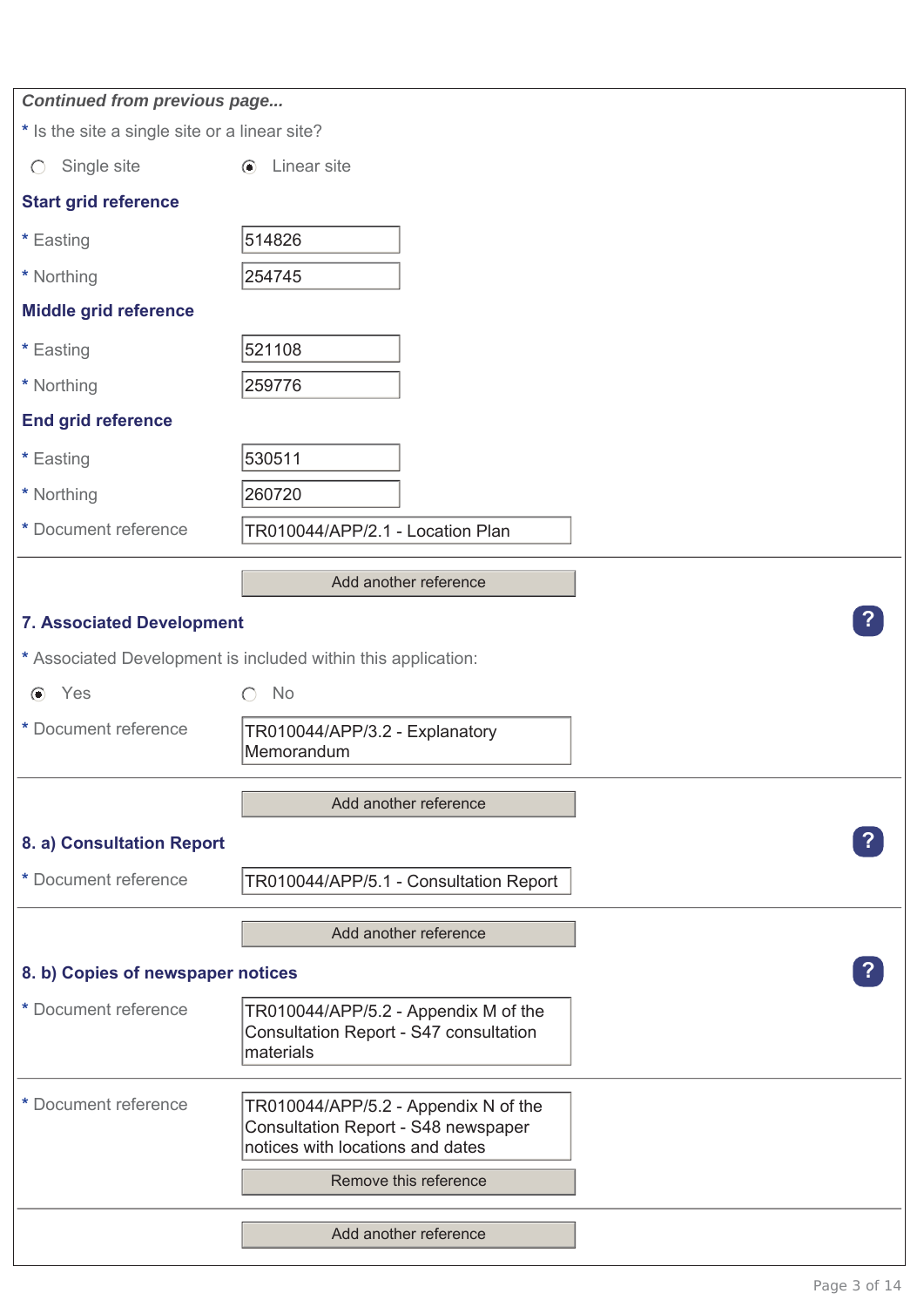| <b>Continued from previous page</b>            |                                                                    |  |
|------------------------------------------------|--------------------------------------------------------------------|--|
| 9. Draft Development Consent Order             |                                                                    |  |
| * Document reference                           | TR010044/APP/3.1 - Draft Development<br>Consent Order              |  |
|                                                | Add another reference                                              |  |
| 10. Explanatory Memorandum                     |                                                                    |  |
| * Document reference                           | TR010044/APP/3.2 - Explanatory<br>Memorandum                       |  |
|                                                | Add another reference                                              |  |
| 11. Land Plan                                  |                                                                    |  |
| * Document reference                           | TR010044/APP/2.2 - Land Plans                                      |  |
|                                                | Add another reference                                              |  |
| 12. Works Plan                                 |                                                                    |  |
| * Document reference                           | TR010044/APP/2.3 - Works Plans                                     |  |
|                                                | Add another reference                                              |  |
| over land                                      | 13. Compulsory Acquisition of land or an interest in land or right |  |
| * Issues are relevant for this application:    |                                                                    |  |
| $\odot$ Yes                                    | No                                                                 |  |
| Statement of reasons<br>document reference     | TR010044/APP/4.1 - Statement of<br>Reasons                         |  |
|                                                | Add another reference                                              |  |
| Funding statement<br>document reference        | TR010044/APP/4.2 - Funding Statement                               |  |
|                                                | Add another reference                                              |  |
| <b>Book of Reference</b><br>document reference | TR010044/APP/4.3 - Book of Reference                               |  |
|                                                | Add another reference                                              |  |
| 14. a) Environmental Impact Assessment (EIA)   |                                                                    |  |
| * Environmental Statement (ES) required:       |                                                                    |  |
| Yes<br>$\odot$                                 | No<br>$\left( \begin{array}{c} \end{array} \right)$                |  |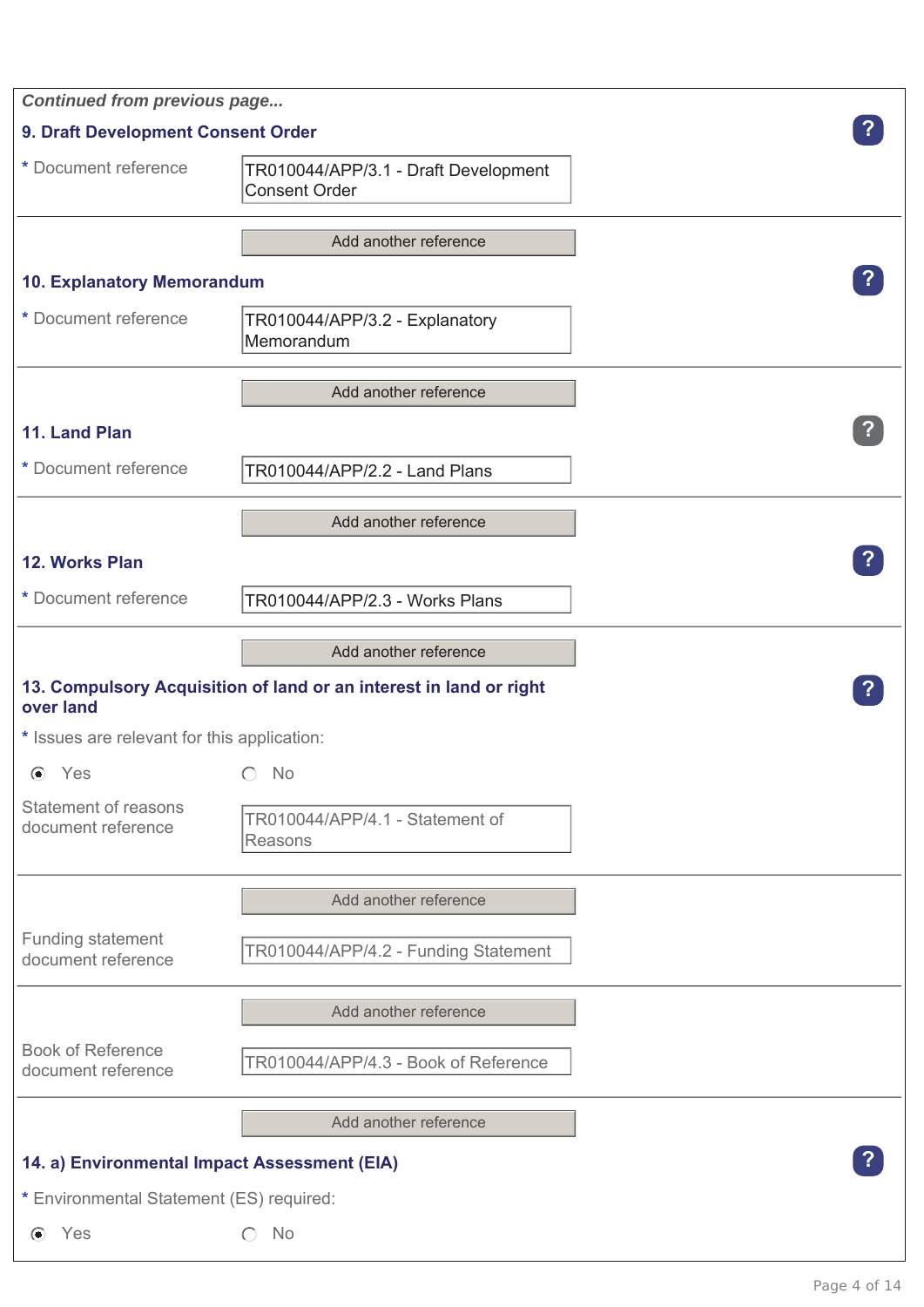| <b>Continued from previous page</b>                                                                                                                                                                                                                                                                                        |                                                                            |  |
|----------------------------------------------------------------------------------------------------------------------------------------------------------------------------------------------------------------------------------------------------------------------------------------------------------------------------|----------------------------------------------------------------------------|--|
| * ES Document Reference                                                                                                                                                                                                                                                                                                    | TR010044/APP/6.1 - Environmental<br><b>Statement</b>                       |  |
| * ES Document Reference                                                                                                                                                                                                                                                                                                    | TR010044/APP/6.2 - Environmental<br><b>Statement Figures</b>               |  |
|                                                                                                                                                                                                                                                                                                                            | Remove this reference                                                      |  |
| * ES Document Reference                                                                                                                                                                                                                                                                                                    | TR010044/APP/6.3 - Environmental<br><b>Statement Appendices</b>            |  |
|                                                                                                                                                                                                                                                                                                                            | Remove this reference                                                      |  |
| * ES Document Reference                                                                                                                                                                                                                                                                                                    | TR010044/APP/6.4 - Environmental<br><b>Statement Non-Technical Summary</b> |  |
|                                                                                                                                                                                                                                                                                                                            | Remove this reference                                                      |  |
| * ES Document Reference                                                                                                                                                                                                                                                                                                    | TR010044/APP/6.8 - First Iteration<br><b>Environmental Management Plan</b> |  |
|                                                                                                                                                                                                                                                                                                                            | Remove this reference                                                      |  |
|                                                                                                                                                                                                                                                                                                                            | Add another reference                                                      |  |
|                                                                                                                                                                                                                                                                                                                            | 14. b) Screening Opinion/ Direction and Scoping Opinion/ Direction         |  |
| * Screening Opinion sought, or direction received:                                                                                                                                                                                                                                                                         |                                                                            |  |
| Yes                                                                                                                                                                                                                                                                                                                        | No.                                                                        |  |
| * Scoping Opinion sought:                                                                                                                                                                                                                                                                                                  |                                                                            |  |
| Yes<br>$\odot$                                                                                                                                                                                                                                                                                                             | <b>No</b><br>◯                                                             |  |
| Document reference                                                                                                                                                                                                                                                                                                         | TR010044/APP/6.5 -Scoping Opinion                                          |  |
|                                                                                                                                                                                                                                                                                                                            | Add another reference                                                      |  |
| 14. c) Publicity required under Regulation 13 of The Infrastructure<br>Planning (Environmental Impact Assessment) Regulations 2017 (or<br>where the transitional provisions apply, Regulation 11 of The<br><b>Infrastructure Planning (Environmental Impact Assessment)</b><br><b>Regulations 2009)</b>                    |                                                                            |  |
| In addition to publishing the notice, a copy of the notice was sent to:                                                                                                                                                                                                                                                    |                                                                            |  |
| * the consultation bodies                                                                                                                                                                                                                                                                                                  |                                                                            |  |
| * Yes<br>$\boxtimes$                                                                                                                                                                                                                                                                                                       |                                                                            |  |
| * the persons notified to the Applicant in accordance with Regulation 11(1)(c) of The Infrastructure Planning<br>(Environmental Impact Assessment) Regulations 2017 (or where the transitional provisions apply, Regulation 9(1)(c)<br>of The Infrastructure Planning (Environmental Impact Assessment) Regulations 2009): |                                                                            |  |
| Yes<br>$\bigcap$                                                                                                                                                                                                                                                                                                           | No, not applicable<br>$\left( \bullet \right)$                             |  |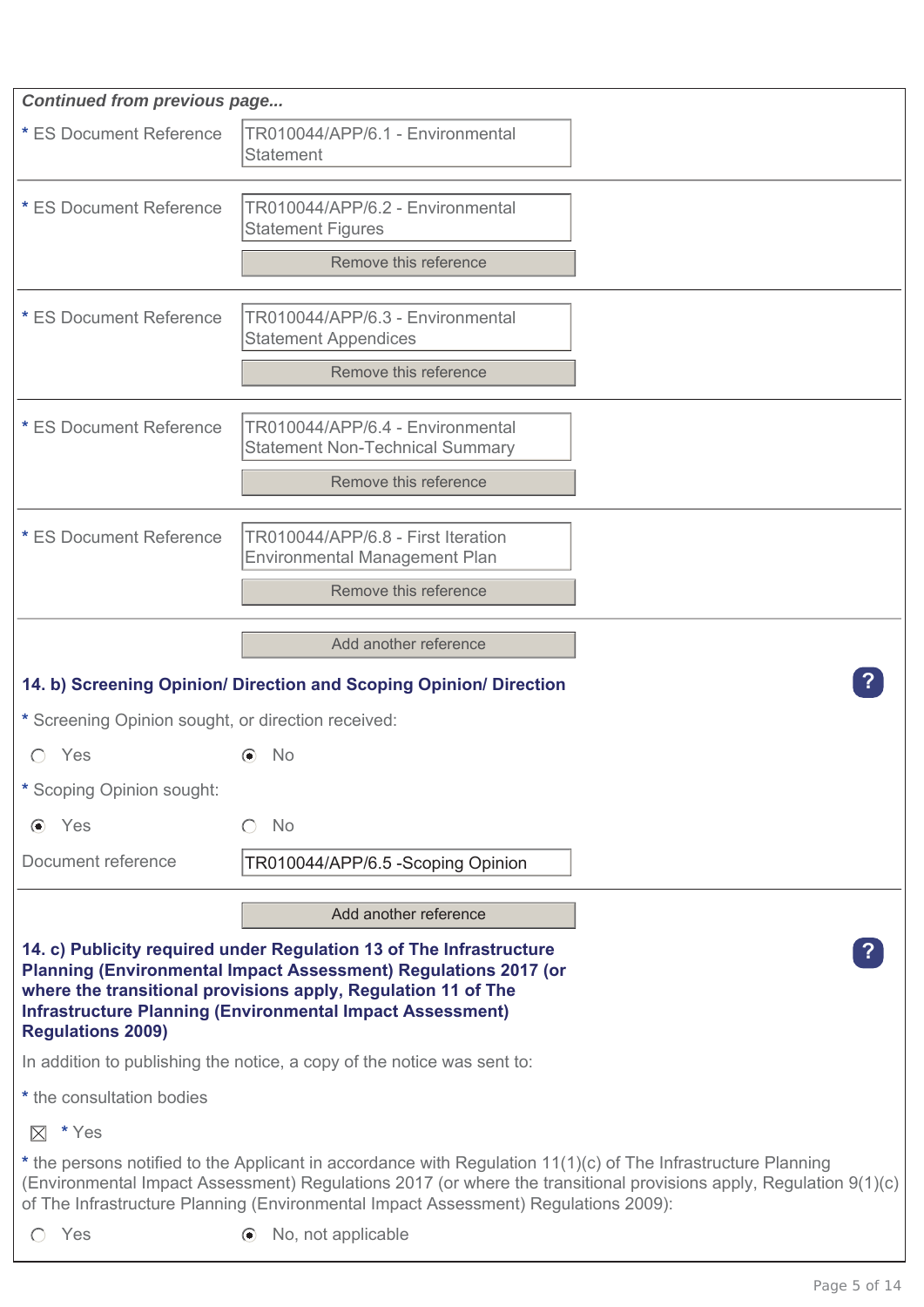| Continued from previous page                |                                                                                                                                                                                                                                                                                                                                                                                                                   |  |
|---------------------------------------------|-------------------------------------------------------------------------------------------------------------------------------------------------------------------------------------------------------------------------------------------------------------------------------------------------------------------------------------------------------------------------------------------------------------------|--|
| 2017 applies) or a Ramsar site.             | 15. European sites (to which Regulation 63 of The Conservation of<br>Habitats and Species Regulations 2017 and/ or Regulation 28 of the<br><b>Conservation of Offshore Marine Habitats and Species Regulations</b>                                                                                                                                                                                                |  |
| * Report required for this application:     |                                                                                                                                                                                                                                                                                                                                                                                                                   |  |
| $\odot$ Yes                                 | $\bigcap$ No                                                                                                                                                                                                                                                                                                                                                                                                      |  |
| * Document reference                        | TR010044/APP/6.7 - Habitats Regulations<br>Assessments: No Significant Effects<br>Report                                                                                                                                                                                                                                                                                                                          |  |
|                                             | Add another reference                                                                                                                                                                                                                                                                                                                                                                                             |  |
|                                             | 16. A plan, with accompanying information, identifying any statutory<br>or non statutory sites or features of nature conservation, geological<br>or landscape importance; habitats of protected species, important<br>habitats or other diversity features; and water bodies in a River<br>Basin Management Plan - together with an assessment of any<br>effects likely to be caused by the Proposed Development. |  |
| * Issues are relevant for this application: |                                                                                                                                                                                                                                                                                                                                                                                                                   |  |
| $\odot$ Yes                                 | No                                                                                                                                                                                                                                                                                                                                                                                                                |  |
| * Document reference                        | TR010044/APP/6.10 - Statutory and Non-<br><b>Statutory Nature Conservation Plans</b>                                                                                                                                                                                                                                                                                                                              |  |
|                                             |                                                                                                                                                                                                                                                                                                                                                                                                                   |  |
|                                             | Add another reference                                                                                                                                                                                                                                                                                                                                                                                             |  |
| caused by the Proposed Development          | 17. A plan, with accompanying information, identifying any statutory<br>or non statutory sites or features of the historic environment such<br>as scheduled monuments, World Heritage sites, listed buildings and<br>other historic structures, archaeological sites and registered<br>battlefields, together with an assessment of any effects likely to be                                                      |  |
| * Issues are relevant for this application: |                                                                                                                                                                                                                                                                                                                                                                                                                   |  |
| $\odot$ Yes                                 | <b>No</b><br>∩                                                                                                                                                                                                                                                                                                                                                                                                    |  |
| * Document reference                        | TR010044/APP/6.11 - Statutory and Non-<br><b>Statutory Historic Sites and Features</b>                                                                                                                                                                                                                                                                                                                            |  |
|                                             | Add another reference                                                                                                                                                                                                                                                                                                                                                                                             |  |
| <b>18. Flood Risk Assessment</b>            |                                                                                                                                                                                                                                                                                                                                                                                                                   |  |
| * Flood Risk Assessment required:           |                                                                                                                                                                                                                                                                                                                                                                                                                   |  |
| Yes<br>$\odot$                              | No<br>$\bigcirc$                                                                                                                                                                                                                                                                                                                                                                                                  |  |
| * Document reference                        | TR010044/APP/6.3 - Appendix 13.4 of the<br><b>Environmental Statement Appendices</b>                                                                                                                                                                                                                                                                                                                              |  |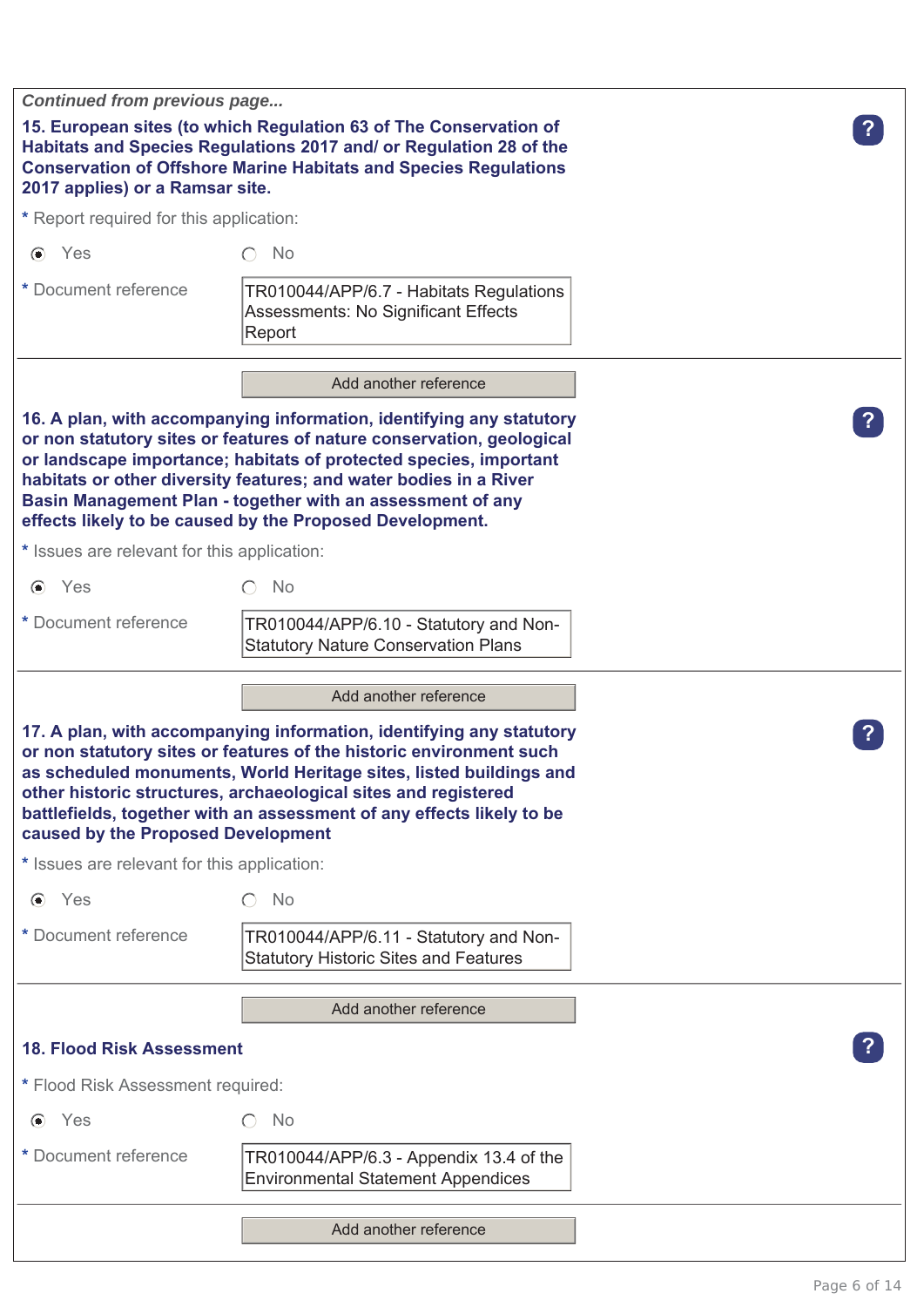| <b>Continued from previous page</b>                                                                               |                                                                                                                                                                                                                                                                                                                                                                                                                           |  |
|-------------------------------------------------------------------------------------------------------------------|---------------------------------------------------------------------------------------------------------------------------------------------------------------------------------------------------------------------------------------------------------------------------------------------------------------------------------------------------------------------------------------------------------------------------|--|
| 19. Matters set out in section 79(1) (statutory nuisances etc) of the<br><b>Environmental Protection Act 1990</b> |                                                                                                                                                                                                                                                                                                                                                                                                                           |  |
| * Statement required for this application:                                                                        |                                                                                                                                                                                                                                                                                                                                                                                                                           |  |
| $\odot$ Yes                                                                                                       | No<br>∩                                                                                                                                                                                                                                                                                                                                                                                                                   |  |
| * Document reference                                                                                              | TR010044/APP/6.6 - Statutory Nuisances<br><b>Statement</b>                                                                                                                                                                                                                                                                                                                                                                |  |
|                                                                                                                   | Add another reference                                                                                                                                                                                                                                                                                                                                                                                                     |  |
| <b>Crown land</b>                                                                                                 | 20. A plan with any accompanying information identifying any                                                                                                                                                                                                                                                                                                                                                              |  |
| * Issues are relevant for this application:                                                                       |                                                                                                                                                                                                                                                                                                                                                                                                                           |  |
| $\odot$ Yes                                                                                                       | No                                                                                                                                                                                                                                                                                                                                                                                                                        |  |
| * Document reference                                                                                              | TR010044/APP/2.11 - Crown Land Plans                                                                                                                                                                                                                                                                                                                                                                                      |  |
|                                                                                                                   | Add another reference                                                                                                                                                                                                                                                                                                                                                                                                     |  |
| way or public rights of navigation                                                                                | 21. A plan identifying new or altered means of access, stopping up<br>of streets or any diversions, extinguishments or creation or rights of                                                                                                                                                                                                                                                                              |  |
| * Issues are relevant for this application:                                                                       |                                                                                                                                                                                                                                                                                                                                                                                                                           |  |
| Yes<br>$\odot$                                                                                                    | <b>No</b><br>$\bigcap$                                                                                                                                                                                                                                                                                                                                                                                                    |  |
| * Document reference                                                                                              | TR010044/APP/2.6 - Streets, Rights of<br>Way and Access Plans                                                                                                                                                                                                                                                                                                                                                             |  |
|                                                                                                                   | Add another reference                                                                                                                                                                                                                                                                                                                                                                                                     |  |
|                                                                                                                   | 22. Additional information for specific types of infrastructure                                                                                                                                                                                                                                                                                                                                                           |  |
|                                                                                                                   | * Additional information is required to be submitted in accordance with Regulation 6 of The Infrastructure Planning<br>(Applications: Prescribed Forms and Procedure) Regulations 2009:                                                                                                                                                                                                                                   |  |
| $\odot$ Yes                                                                                                       | <b>No</b>                                                                                                                                                                                                                                                                                                                                                                                                                 |  |
| * Provide a brief description                                                                                     |                                                                                                                                                                                                                                                                                                                                                                                                                           |  |
|                                                                                                                   | The Scheme is Highway-related development and therefore falls within the requirements of Regulation 6<br>(2) of the Infrastructure Planning (Applications: Prescribed Forms and Procedure) (APFP) Regulations 2009. The<br>application is therefore accompanied by Engineering Section Drawings [TR010044/APP/2.10] which include details<br>of drainage outfalls and drainage and surface water management layout plans. |  |
| APP/7.8].                                                                                                         | Under Regulation 6(4) of the APFP Regulations, an application for the construction of a pipeline must be<br>accompanied by details set out in subsections (a) to (g); this can be found in the Pipeline Statement [TR010044/                                                                                                                                                                                              |  |
| * Document reference                                                                                              | TR010044/APP/2.10 - Engineering<br><b>Section Drawings</b>                                                                                                                                                                                                                                                                                                                                                                |  |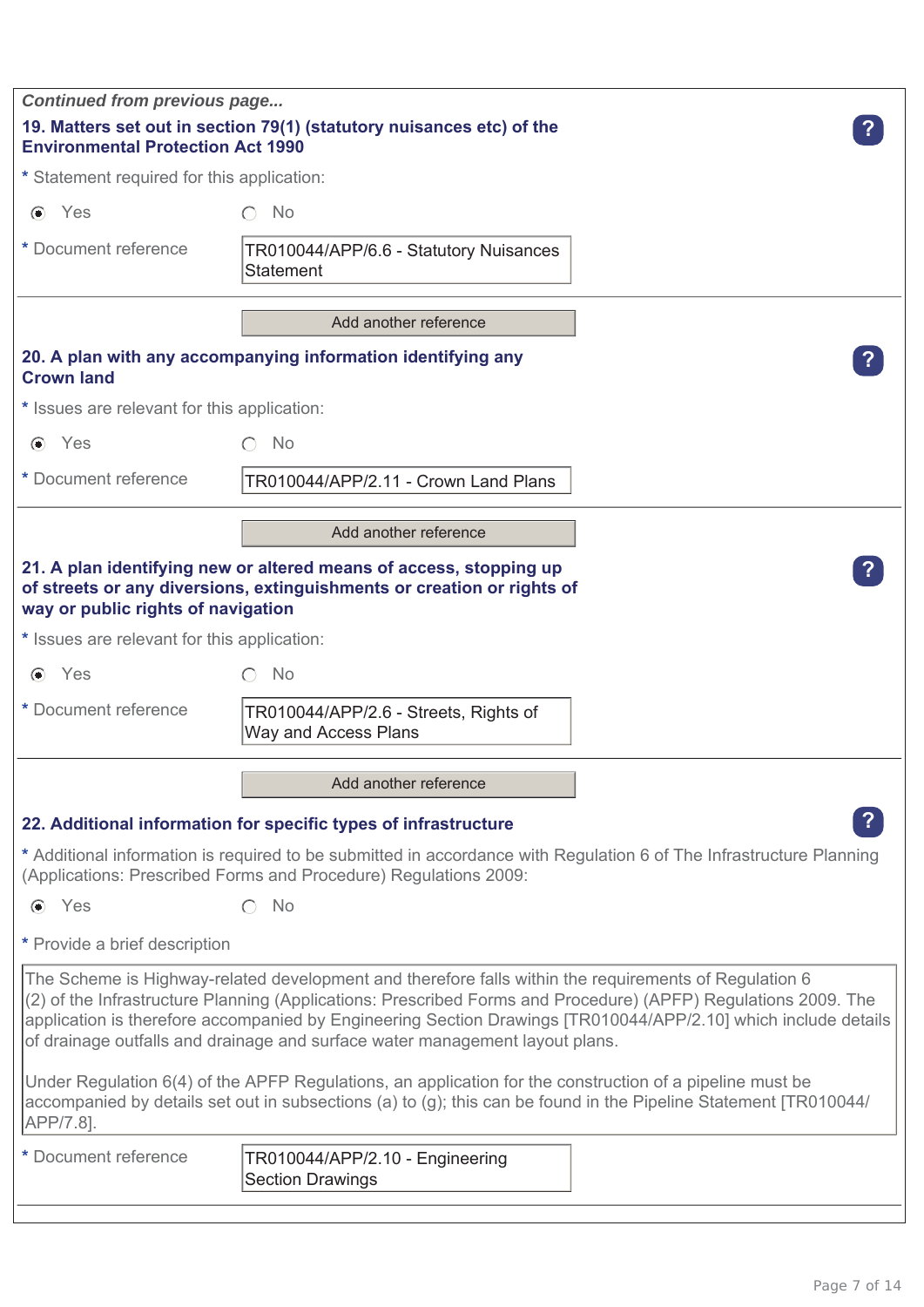| Continued from previous page                                                                                                                                                                                                                                |                                                                                                                                                                                                          |  |  |
|-------------------------------------------------------------------------------------------------------------------------------------------------------------------------------------------------------------------------------------------------------------|----------------------------------------------------------------------------------------------------------------------------------------------------------------------------------------------------------|--|--|
| * Document reference                                                                                                                                                                                                                                        | TR010044/APP/7.8 - Pipeline Statement                                                                                                                                                                    |  |  |
|                                                                                                                                                                                                                                                             | Remove this reference                                                                                                                                                                                    |  |  |
|                                                                                                                                                                                                                                                             | Add another reference                                                                                                                                                                                    |  |  |
|                                                                                                                                                                                                                                                             | Regulation 6 of the Infrastructure Planning (Applications: Prescribed Forms and Procedures) Regulations 2009<br>requires additional information to be submitted with the following types of development. |  |  |
| * Please check any of the following boxes that apply:                                                                                                                                                                                                       |                                                                                                                                                                                                          |  |  |
|                                                                                                                                                                                                                                                             | Construction or extension of a non offshore generating station (Reg. 6 (1a))                                                                                                                             |  |  |
|                                                                                                                                                                                                                                                             | Construction or extension of an offshore generating station (Reg. 6 (1b))                                                                                                                                |  |  |
| $\boxtimes$                                                                                                                                                                                                                                                 | Highway related development (Reg. 6 (2) (part 1))                                                                                                                                                        |  |  |
|                                                                                                                                                                                                                                                             | Construction or alteration of a railway (Reg. 6 (2) (part 2))                                                                                                                                            |  |  |
|                                                                                                                                                                                                                                                             | Construction or alteration of harbour facilities (Reg. 6 (3))                                                                                                                                            |  |  |
| Construction of a pipeline (Reg. 6 (4))<br>$\boxtimes$                                                                                                                                                                                                      |                                                                                                                                                                                                          |  |  |
|                                                                                                                                                                                                                                                             | Construction or alteration of a hazardous waste facility (Reg. 6 (5))                                                                                                                                    |  |  |
|                                                                                                                                                                                                                                                             | Construction of a dam or reservoir (Reg. 6 (6))                                                                                                                                                          |  |  |
| Highway related development (Reg. 6 (2) (part 1))                                                                                                                                                                                                           |                                                                                                                                                                                                          |  |  |
| Ensure section drawings have been included as part of this application, with suitable horizontal and vertical scales,<br>which show the levels, proposed works including in particular and where relevant by reference to Ordnance Survey<br>or Chart datum |                                                                                                                                                                                                          |  |  |
| * Document reference                                                                                                                                                                                                                                        | TR010044/APP/2.10 - Engineering<br><b>Section Drawings</b>                                                                                                                                               |  |  |
|                                                                                                                                                                                                                                                             | Add another reference                                                                                                                                                                                    |  |  |
|                                                                                                                                                                                                                                                             | Provide the levels of the proposed works, in particular and where relevant:                                                                                                                              |  |  |
| * Ground levels                                                                                                                                                                                                                                             |                                                                                                                                                                                                          |  |  |
| Please see Engineering Section Drawings [TR010044/APP/2.10]                                                                                                                                                                                                 |                                                                                                                                                                                                          |  |  |
| * The height of every proposed bridge, viaduct, aqueduct, embankment and elevated guide way                                                                                                                                                                 |                                                                                                                                                                                                          |  |  |
| Please see Engineering Section Drawings [TR010044/APP/2.10]                                                                                                                                                                                                 |                                                                                                                                                                                                          |  |  |
|                                                                                                                                                                                                                                                             |                                                                                                                                                                                                          |  |  |
|                                                                                                                                                                                                                                                             |                                                                                                                                                                                                          |  |  |
| * The depth of every proposed cutting and tunnel                                                                                                                                                                                                            |                                                                                                                                                                                                          |  |  |
| Please see Engineering Section Drawings [TR010044/APP/2.10]                                                                                                                                                                                                 |                                                                                                                                                                                                          |  |  |
|                                                                                                                                                                                                                                                             |                                                                                                                                                                                                          |  |  |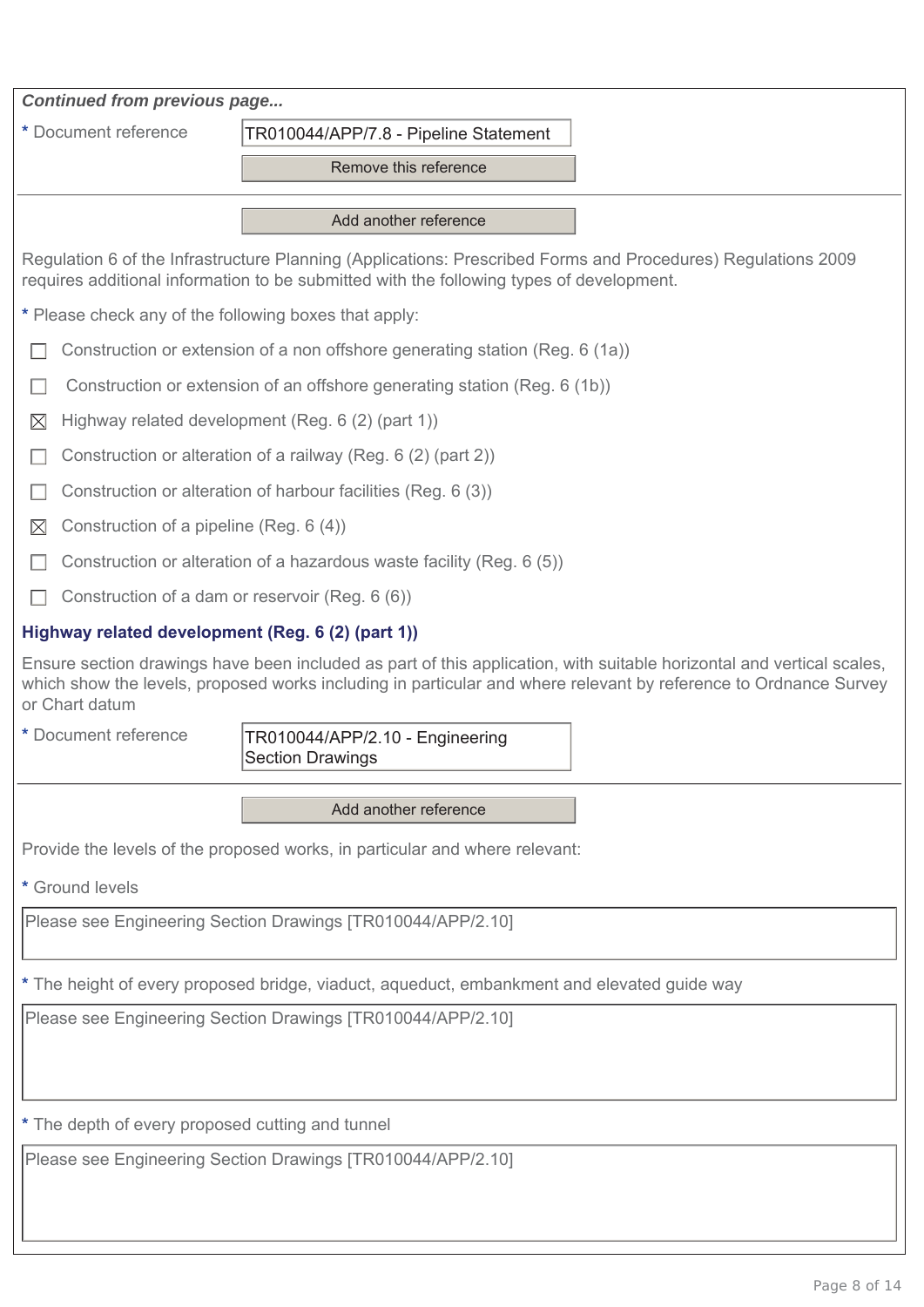**\*** The levels of the bed of any tidal waters or inland waterway in which it is proposed that any works should be situated

Not applicable

**\*** The height of every structure or device intended to be erected above, on or below the surface of, or on or beneath the bed of tidal waters or inland waterway

Not applicable

**\*** Drainage outfall details for highways

Please see: Engineering Section Drawings [TR010044/APP/2.10] General Arrangement Plans [TR010044/APP/2.4]

Provide a cross section of every intended tunnel and any altered gradient of a carriageway or a way forming part of a guided transport system on either side of every level crossing, bridge tunnel or underpass which would carry the carriageway or way or through which it would pass

**\*** Document reference TR010044/APP/2.10 - Engineering Section Drawings

Add another reference

## **Construction of a pipeline (Reg. 6 (4))**

Enter details of the name of the proposed pipeline

| * Name                      | Girtford to Horsey Lock High Pressure<br>Pipeline                                                                                                                          |
|-----------------------------|----------------------------------------------------------------------------------------------------------------------------------------------------------------------------|
| * Owner                     | <b>Cadent Gas Limited</b>                                                                                                                                                  |
| * Start point               | Easting 518226.1 and Northing 255548.8                                                                                                                                     |
| * End point                 | Easting 518200.7 and Northing 255350.4                                                                                                                                     |
| * Length (in kilometres)    | Approximately 200m (0.2km)                                                                                                                                                 |
| * External diameter (in mm) | The existing High Pressure Pipeline is<br>323.9mm (12 inch) and the new section of<br>pipeline to be diverted will also have an<br>external diameter of 323.9mm (12 inch). |

**\*** What will be conveyed by the proposed pipeline

Natural gas is currently being conveyed by the Girtford to Horsey Lock pipeline and natural gas will continue to be conveyed following the proposed diversion.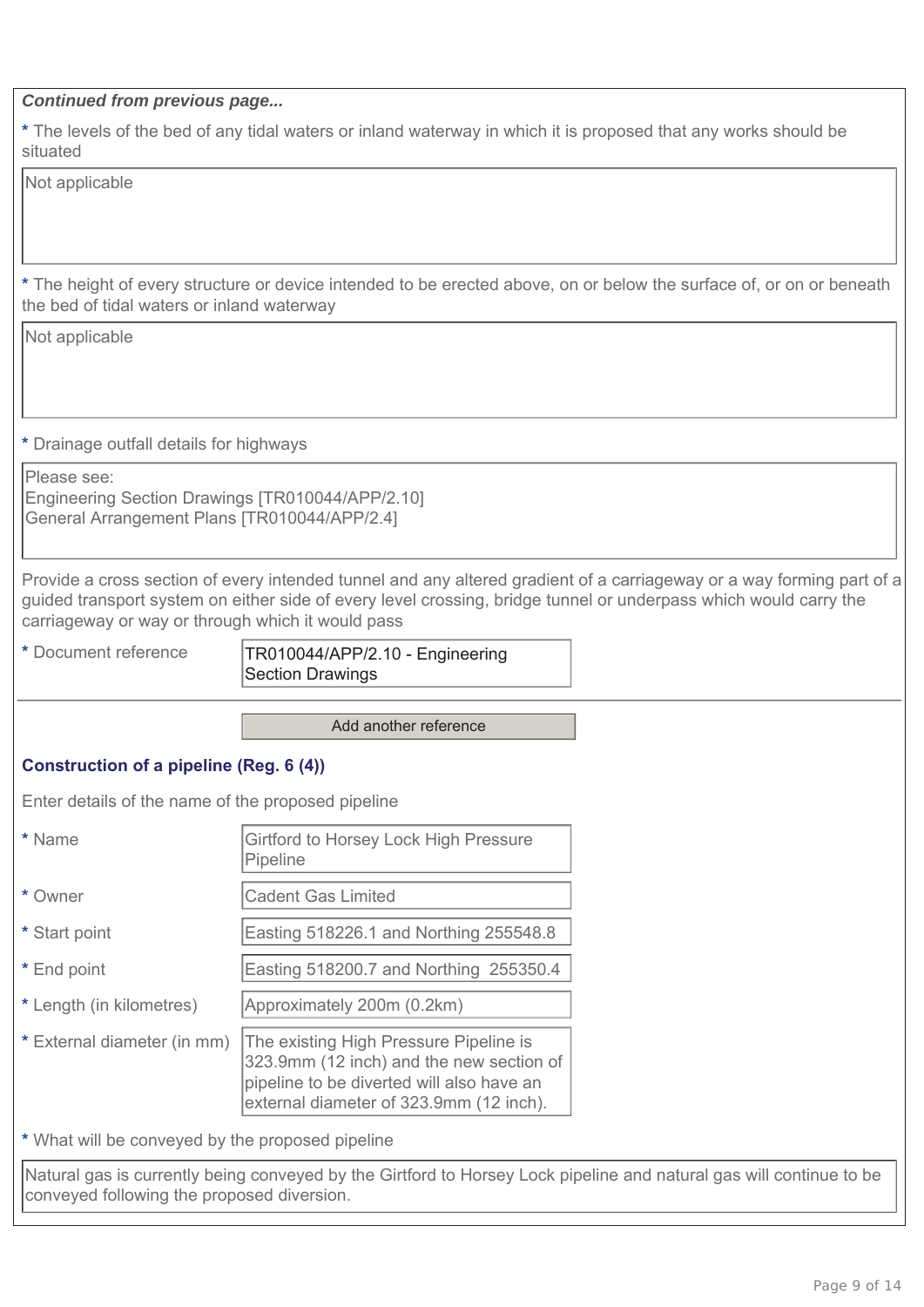**\*** State whether the grant of any rights in land or consents to road or river crossing works are required:

O Yes **(a)** No

### **23. Any other plans, drawings and sections necessary to describe the proposal for which development consent is sought, and any other documents, reports or information to support the application**

Provide a brief description of any other plans, drawings and sections that are being submitted with this application

| Location Plan [TR010044/APP/2.1]<br>General Arrangement Plans [TR010044/APP/2.4]<br>De-trunking Plans [TR010044/APP/2.5]<br>Traffic Regulation Measures Plans [TR010044/APP/2.7]<br>Permanent Speed Limit Plans [TR010044/APP/2.8]<br>Classification of Roads Plans [TR010044/APP/2.9]<br>Demolition Plans [TR010044/APP/2.12] |                                                                                         |  |
|--------------------------------------------------------------------------------------------------------------------------------------------------------------------------------------------------------------------------------------------------------------------------------------------------------------------------------|-----------------------------------------------------------------------------------------|--|
| Document reference                                                                                                                                                                                                                                                                                                             | Location Plan [TR010044/APP/2.1]                                                        |  |
| Document reference                                                                                                                                                                                                                                                                                                             | General Arrangement Plans [TR010044/<br>APP/2.4]<br>Remove this reference               |  |
| Document reference                                                                                                                                                                                                                                                                                                             | De-trunking Plans [TR010044/APP/2.5]<br>Remove this reference                           |  |
| Document reference                                                                                                                                                                                                                                                                                                             | <b>Traffic Regulation Measures Plans</b><br>[TR010044/APP/2.7]<br>Remove this reference |  |
| Document reference                                                                                                                                                                                                                                                                                                             | Permanent Speed Limit Plans [TR010044/<br>APP/2.8]<br>Remove this reference             |  |
| Document reference                                                                                                                                                                                                                                                                                                             | Classification of Roads Plans [TR010044/<br>APP/2.9]<br>Remove this reference           |  |
| Document reference                                                                                                                                                                                                                                                                                                             | Demolition Plans [TR010044/APP/2.12]<br>Remove this reference                           |  |
|                                                                                                                                                                                                                                                                                                                                | Add another reference                                                                   |  |
| Provide a brief description of any other documents considered necessary to support the application                                                                                                                                                                                                                             |                                                                                         |  |
|                                                                                                                                                                                                                                                                                                                                | Cover Letter and Schedule of Compliance with Section 55 [TR010044/APP/1.1]              |  |

**?**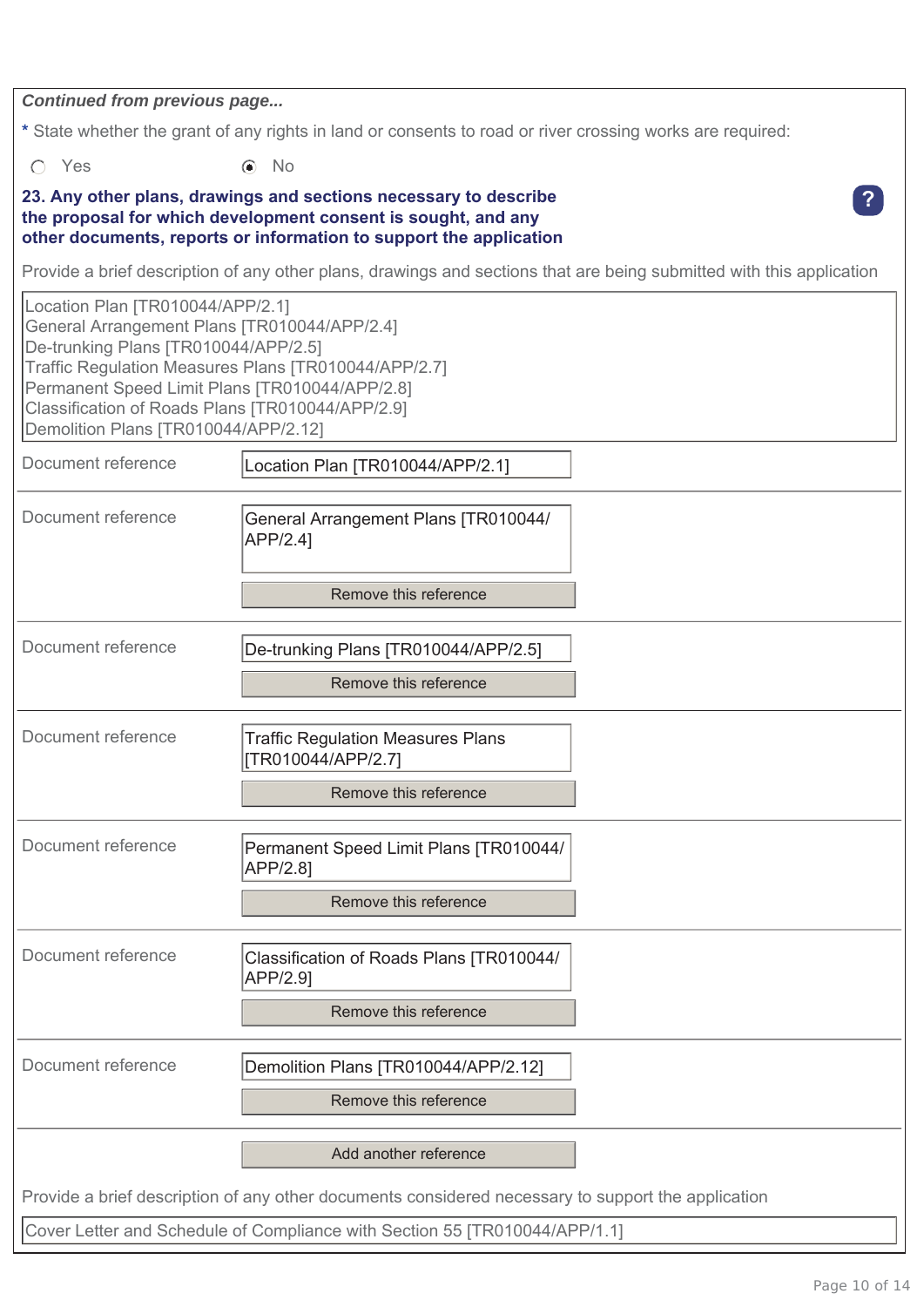| <b>Continued from previous page</b><br>Introduction to the Application [TR010044/APP/1.2]<br>Application Index [TR010044/APP/1.4]<br>Guide to Documents to be Certified [TR010044/APP/1.5]<br>Consents and Agreements Position Statement [TR010044/APP/3.3]<br>Schedule of Mitigation [TR010044/APP/6.9]<br>Archaeological Mitigation Strategy [TR010044/APP/6.12]<br>Biodiversity Pre-Commencement Plan [TR010044/APP/6.13]<br>Case for the Scheme [TR010044/APP/7.1]<br>Transport Assessment [TR010044/APP/7.2]<br>Transport Assessment Annex [TR010044/APP/7.3]<br>Outline Construction Traffic Management Plan [TR010044/APP/7.4]<br>Equality Impact Assessment [TR010044/APP/7.5]<br>Borrow Pits Optioneering Report [TR010044/APP/7.6]<br>Black Cat Junction Design Options [TR010044/APP/7.7]<br>Pipeline Statement [TR010044/APP/7.8]<br>Sensitivity Test using the 2020 Traffic Uncertainty Log Data [TR010044/APP/7.9]<br>Combined Appraisal and Modelling Report [TR010044/APP/7.10]<br>Strategy for Dealing with the Uncertain Outcomes Arising from COVID-19 [TR010044/APP/7.11] |                                                                                           |  |
|-----------------------------------------------------------------------------------------------------------------------------------------------------------------------------------------------------------------------------------------------------------------------------------------------------------------------------------------------------------------------------------------------------------------------------------------------------------------------------------------------------------------------------------------------------------------------------------------------------------------------------------------------------------------------------------------------------------------------------------------------------------------------------------------------------------------------------------------------------------------------------------------------------------------------------------------------------------------------------------------------------------------------------------------------------------------------------------------------|-------------------------------------------------------------------------------------------|--|
| Document reference                                                                                                                                                                                                                                                                                                                                                                                                                                                                                                                                                                                                                                                                                                                                                                                                                                                                                                                                                                                                                                                                            | TR010044/APP/1.1 - Cover Letter and<br>Schedule of Compliance with Section 55             |  |
| Document reference                                                                                                                                                                                                                                                                                                                                                                                                                                                                                                                                                                                                                                                                                                                                                                                                                                                                                                                                                                                                                                                                            | TR010044/APP/1.2 - Introduction to the<br>Application<br>Remove this reference            |  |
| Document reference                                                                                                                                                                                                                                                                                                                                                                                                                                                                                                                                                                                                                                                                                                                                                                                                                                                                                                                                                                                                                                                                            | TR010044/APP/1.4 - Application Index<br>Remove this reference                             |  |
| Document reference                                                                                                                                                                                                                                                                                                                                                                                                                                                                                                                                                                                                                                                                                                                                                                                                                                                                                                                                                                                                                                                                            | TR010044/APP/1.5 - Guide to Documents<br>to be Certified<br>Remove this reference         |  |
| Document reference                                                                                                                                                                                                                                                                                                                                                                                                                                                                                                                                                                                                                                                                                                                                                                                                                                                                                                                                                                                                                                                                            | TR010044/APP/3.3 - Consents and<br>Agreements Position Statement<br>Remove this reference |  |
| Document reference                                                                                                                                                                                                                                                                                                                                                                                                                                                                                                                                                                                                                                                                                                                                                                                                                                                                                                                                                                                                                                                                            | TR010044/APP/7.1 - Case for the Scheme<br>Remove this reference                           |  |
| Document reference                                                                                                                                                                                                                                                                                                                                                                                                                                                                                                                                                                                                                                                                                                                                                                                                                                                                                                                                                                                                                                                                            | TR010044/APP/7.2 - Transport<br>Assessment<br>Remove this reference                       |  |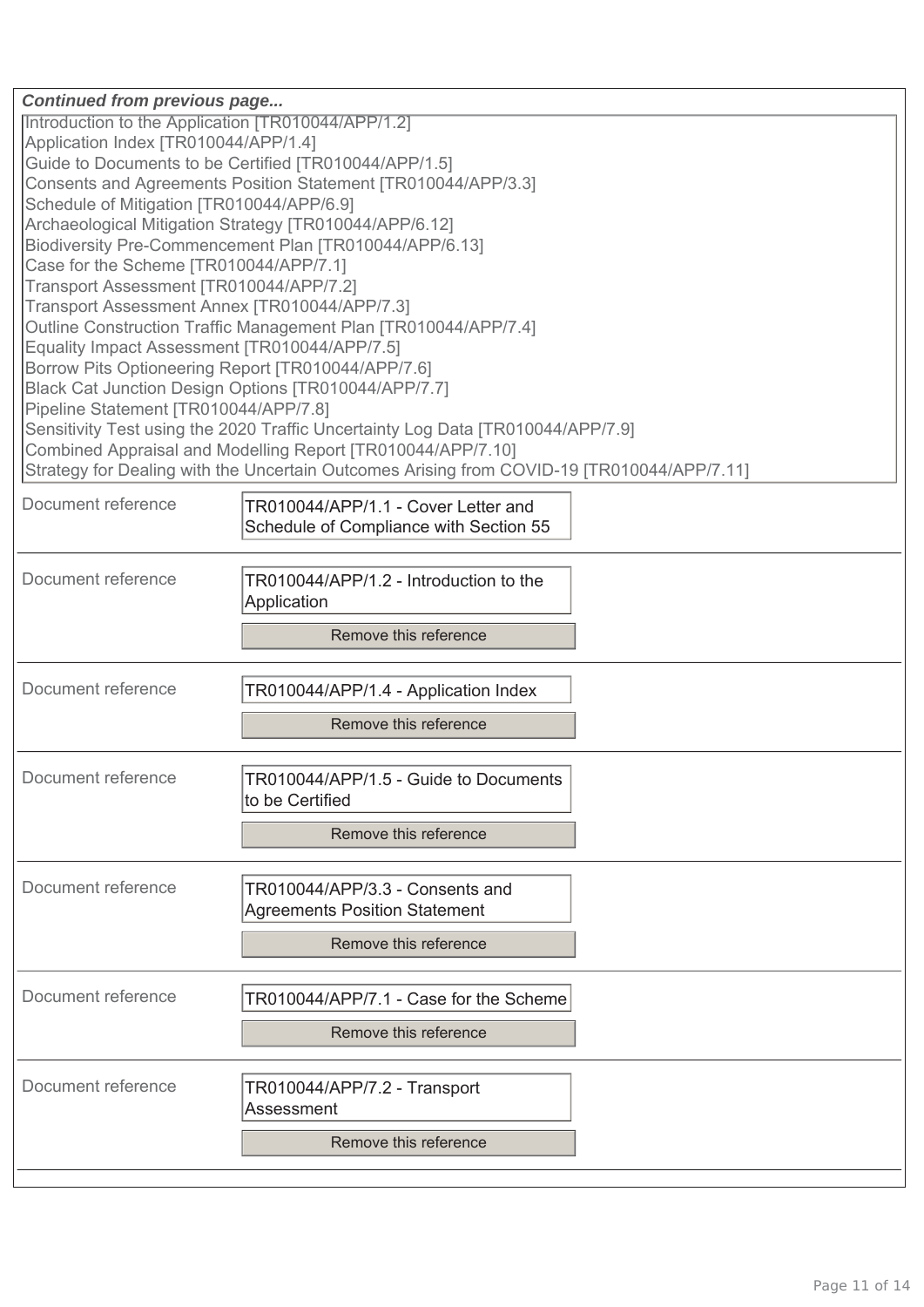| <b>Continued from previous page</b> |                                                                                                  |  |
|-------------------------------------|--------------------------------------------------------------------------------------------------|--|
| Document reference                  | TR010044/APP/7.3 - Transport<br><b>Assessment Annex</b>                                          |  |
|                                     | Remove this reference                                                                            |  |
| Document reference                  | TR010044/APP/7.4 - Outline Construction<br><b>Traffic Management Plan</b>                        |  |
|                                     | Remove this reference                                                                            |  |
| Document reference                  | TR010044/APP/7.5 - Equality Impact<br>Assessment                                                 |  |
|                                     | Remove this reference                                                                            |  |
| Document reference                  | TR010044/APP/7.6 - Borrow Pits<br><b>Optioneering Report</b>                                     |  |
|                                     | Remove this reference                                                                            |  |
| Document reference                  | TR010044/APP/7.7 - Black Cat Junction<br>Design Options Report                                   |  |
|                                     | Remove this reference                                                                            |  |
| Document reference                  | TR010044/APP/7.8 - Pipeline Statement                                                            |  |
|                                     | Remove this reference                                                                            |  |
| Document reference                  | TR010044/APP/7.9 - Sensitivity Test using<br>the 2020 Traffic Uncertainty Log Data               |  |
|                                     | Remove this reference                                                                            |  |
| Document reference                  | TR010044/APP/7.10 - Combined<br>Appraisal Modelling Report                                       |  |
|                                     | Remove this reference                                                                            |  |
| Document reference                  | TR010044/APP/6.9 - Schedule of<br>Mitigation                                                     |  |
|                                     | Remove this reference                                                                            |  |
| Document reference                  | TR010044/APP/7.11 - Strategy for Dealing<br>with the Uncertain Outcomes Arising from<br>COVID-19 |  |
|                                     | Remove this reference                                                                            |  |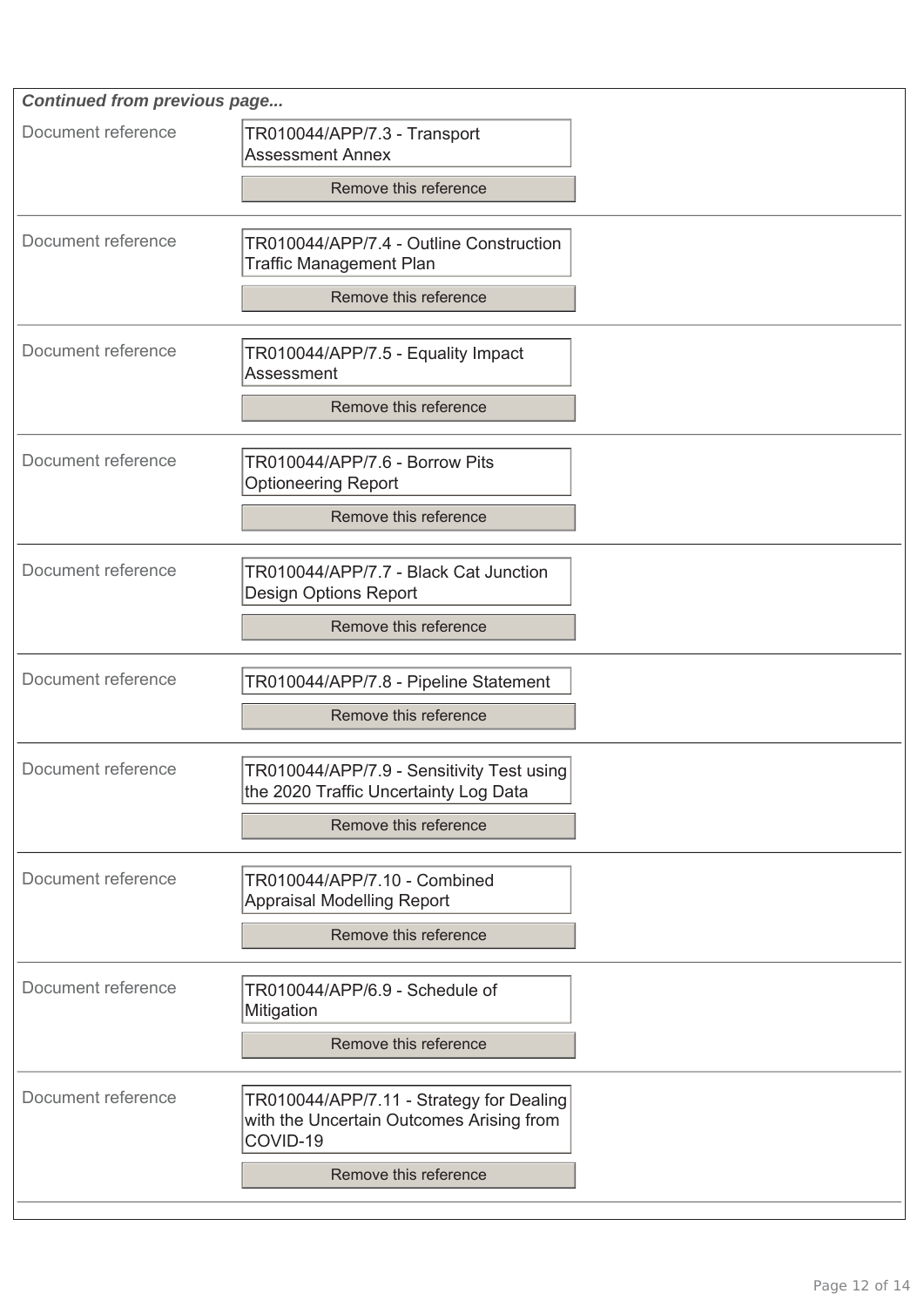| <b>Continued from previous page</b>                                                                                                                                                                                                                                                                                                                                                                                                                                                                                                                                                                                                                                                                                                                                                                                                                                                                                                                                                                                                                                                                                                                                                                                                                                                                                                               |                                                                                                                                                                                                                                                                                                                                                                                                                                                                                                                                                                                                                                                                                                                                                                      |  |
|---------------------------------------------------------------------------------------------------------------------------------------------------------------------------------------------------------------------------------------------------------------------------------------------------------------------------------------------------------------------------------------------------------------------------------------------------------------------------------------------------------------------------------------------------------------------------------------------------------------------------------------------------------------------------------------------------------------------------------------------------------------------------------------------------------------------------------------------------------------------------------------------------------------------------------------------------------------------------------------------------------------------------------------------------------------------------------------------------------------------------------------------------------------------------------------------------------------------------------------------------------------------------------------------------------------------------------------------------|----------------------------------------------------------------------------------------------------------------------------------------------------------------------------------------------------------------------------------------------------------------------------------------------------------------------------------------------------------------------------------------------------------------------------------------------------------------------------------------------------------------------------------------------------------------------------------------------------------------------------------------------------------------------------------------------------------------------------------------------------------------------|--|
| Document reference                                                                                                                                                                                                                                                                                                                                                                                                                                                                                                                                                                                                                                                                                                                                                                                                                                                                                                                                                                                                                                                                                                                                                                                                                                                                                                                                | TR010044/APP/6.12 - Archaeological<br><b>Mitigation Strategy</b>                                                                                                                                                                                                                                                                                                                                                                                                                                                                                                                                                                                                                                                                                                     |  |
|                                                                                                                                                                                                                                                                                                                                                                                                                                                                                                                                                                                                                                                                                                                                                                                                                                                                                                                                                                                                                                                                                                                                                                                                                                                                                                                                                   | Remove this reference                                                                                                                                                                                                                                                                                                                                                                                                                                                                                                                                                                                                                                                                                                                                                |  |
| Document reference                                                                                                                                                                                                                                                                                                                                                                                                                                                                                                                                                                                                                                                                                                                                                                                                                                                                                                                                                                                                                                                                                                                                                                                                                                                                                                                                | TR010044/APP/Biodiversity Pro-<br><b>Commencement Plan</b>                                                                                                                                                                                                                                                                                                                                                                                                                                                                                                                                                                                                                                                                                                           |  |
|                                                                                                                                                                                                                                                                                                                                                                                                                                                                                                                                                                                                                                                                                                                                                                                                                                                                                                                                                                                                                                                                                                                                                                                                                                                                                                                                                   | Remove this reference                                                                                                                                                                                                                                                                                                                                                                                                                                                                                                                                                                                                                                                                                                                                                |  |
|                                                                                                                                                                                                                                                                                                                                                                                                                                                                                                                                                                                                                                                                                                                                                                                                                                                                                                                                                                                                                                                                                                                                                                                                                                                                                                                                                   | Add another reference                                                                                                                                                                                                                                                                                                                                                                                                                                                                                                                                                                                                                                                                                                                                                |  |
| been explicitly required                                                                                                                                                                                                                                                                                                                                                                                                                                                                                                                                                                                                                                                                                                                                                                                                                                                                                                                                                                                                                                                                                                                                                                                                                                                                                                                          | Provide a brief description of any other information provided that is in support of the application, but which has not                                                                                                                                                                                                                                                                                                                                                                                                                                                                                                                                                                                                                                               |  |
| Not applicable                                                                                                                                                                                                                                                                                                                                                                                                                                                                                                                                                                                                                                                                                                                                                                                                                                                                                                                                                                                                                                                                                                                                                                                                                                                                                                                                    |                                                                                                                                                                                                                                                                                                                                                                                                                                                                                                                                                                                                                                                                                                                                                                      |  |
|                                                                                                                                                                                                                                                                                                                                                                                                                                                                                                                                                                                                                                                                                                                                                                                                                                                                                                                                                                                                                                                                                                                                                                                                                                                                                                                                                   |                                                                                                                                                                                                                                                                                                                                                                                                                                                                                                                                                                                                                                                                                                                                                                      |  |
| Document reference                                                                                                                                                                                                                                                                                                                                                                                                                                                                                                                                                                                                                                                                                                                                                                                                                                                                                                                                                                                                                                                                                                                                                                                                                                                                                                                                |                                                                                                                                                                                                                                                                                                                                                                                                                                                                                                                                                                                                                                                                                                                                                                      |  |
|                                                                                                                                                                                                                                                                                                                                                                                                                                                                                                                                                                                                                                                                                                                                                                                                                                                                                                                                                                                                                                                                                                                                                                                                                                                                                                                                                   | Add another reference                                                                                                                                                                                                                                                                                                                                                                                                                                                                                                                                                                                                                                                                                                                                                |  |
|                                                                                                                                                                                                                                                                                                                                                                                                                                                                                                                                                                                                                                                                                                                                                                                                                                                                                                                                                                                                                                                                                                                                                                                                                                                                                                                                                   | 24. Other consents/licences required under other legislation                                                                                                                                                                                                                                                                                                                                                                                                                                                                                                                                                                                                                                                                                                         |  |
| * Other consents/ licences are required:                                                                                                                                                                                                                                                                                                                                                                                                                                                                                                                                                                                                                                                                                                                                                                                                                                                                                                                                                                                                                                                                                                                                                                                                                                                                                                          |                                                                                                                                                                                                                                                                                                                                                                                                                                                                                                                                                                                                                                                                                                                                                                      |  |
| $\odot$ Yes                                                                                                                                                                                                                                                                                                                                                                                                                                                                                                                                                                                                                                                                                                                                                                                                                                                                                                                                                                                                                                                                                                                                                                                                                                                                                                                                       | <b>No</b>                                                                                                                                                                                                                                                                                                                                                                                                                                                                                                                                                                                                                                                                                                                                                            |  |
| * Provide a list of consents/licences                                                                                                                                                                                                                                                                                                                                                                                                                                                                                                                                                                                                                                                                                                                                                                                                                                                                                                                                                                                                                                                                                                                                                                                                                                                                                                             |                                                                                                                                                                                                                                                                                                                                                                                                                                                                                                                                                                                                                                                                                                                                                                      |  |
| As set out in the Consents and Agreements Position Statement [TR010044/APP/3.3], there are a number of other<br>consents, permits and agreements that the Applicant may have to seek separately from the DCO. These are:<br>a. Badgers - A licence under section 10 of the Protection of Badgers Act 1992<br>b. Bats - European Protected Species Licence under the Conservation of Habitats and Species Regulations 2017;<br>Wildlife and Countryside Act 1981<br>c. Great Crested Newts – District Level Licensing Schemes - Conservation of Habitats and Species Regulations<br>2017<br>d. Full Water Abstraction Licence under section 24 of the Water Resources Act 1991<br>e. Temporary Water Abstraction Licence under section 24 of the Water Resources Act 1991<br>f. Water Transfer Licences under Section 24 of the Water Resources Act 1991<br>g. Water Impoundment Licence under Section 25 of the Water Resources Act 1991<br>h. Water Activity Permit under the Environmental Permitting (England and Wales) Regulations 2016<br>i. Flood Risk Activity Permit under the Environmental Permitting (England and Wales) Regulations 2016<br>[j. Approvals from the Bedfordshire and River Ivel Internal Drainage Board under the Bedfordshire and River Ivel<br>Internal Drainage Board Byelaws 1985 (Land Drainage Byelaw consents) |                                                                                                                                                                                                                                                                                                                                                                                                                                                                                                                                                                                                                                                                                                                                                                      |  |
|                                                                                                                                                                                                                                                                                                                                                                                                                                                                                                                                                                                                                                                                                                                                                                                                                                                                                                                                                                                                                                                                                                                                                                                                                                                                                                                                                   | k. Approvals from the Central Bedfordshire Council Drainage Board under the Central Bedfordshire Council Land<br>Drainage Byelaws 2016 (Land Drainage Byelaw consents)<br>I. Land Drainage Consent under Section 23 of the Land Drainage Act 1991<br>m. Trade Effluent Consent under the Water Industry Act 1991<br>$ n$ . A licence may be required for any work with asbestos under the Control of Asbestos Regulations 2012<br>o. Section 61 consents under the Control of Pollution Act (1974) if requested by the Local Authority<br>$ p$ . Waste exemptions for waste operations such as U1 (use of waste in construction) and T15 (treating waste<br>aerosol cans) (if exemption limits can be met) (Pollution Prevention and Control Act 1999, Environmental |  |